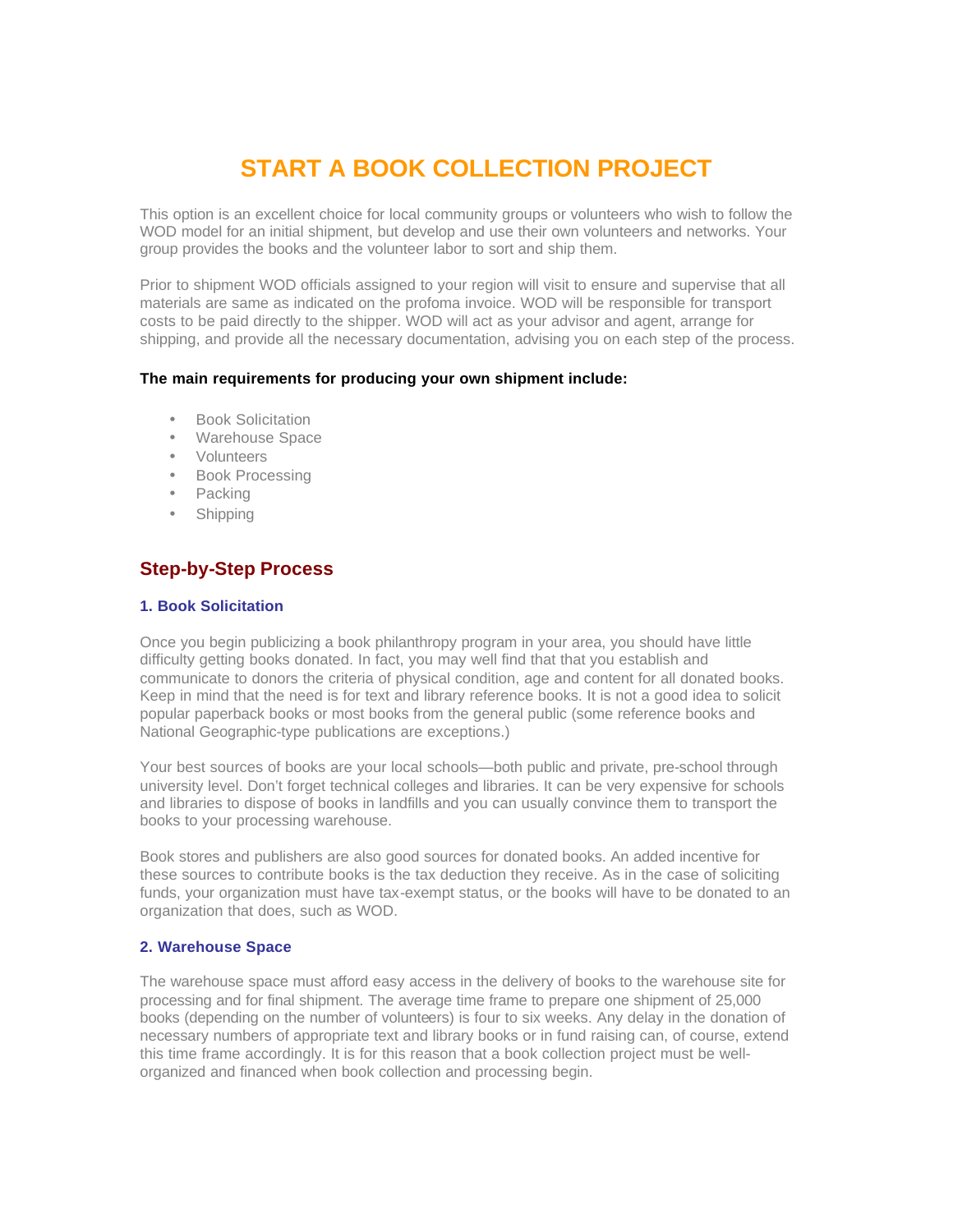Warehouse space should allow for a holding area for the books as they arrive; an area to sort the books for quality and appropriateness; packing, cataloging, and organization of the books for shipment; and space for book discards to be recycled upon completion of the project. Keeping the areas as neat and tidy as possible will keep the warehouse owners/managers happy and assure that you will be welcomed back should you decide to do another book shipment project.

#### **NOTE:** *For recognized tax-exempt organizations, an added benefit is that warehouse owners can take a tax deduction for the donated warehouse space.*

## **3. Volunteers**

Members of your own organization may be your best source of volunteer help. The cause is worthy, the work is relatively easy, and the results are clearly visible. It has been the experience of WOD that private schools, public schools, college-level honor societies and library clubs are especially interested in book collection project.

Volunteers should have a clear understanding of the processing guidelines regarding quality and appropriateness of books. Not every book is suitable for a school or library in Africa, and good judgment must always be exercised.

Many community newspapers have a section where volunteer opportunities are listed. Be prepared to give persons who are interested in volunteering a clear picture of your expectations, time commitment required and time frame for the project. Designate a key person to direct the project to avoid any confusion on the part of funders or volunteers.

## **4. Book Processing**

Books sent to Africa will be used for many years and often serve as "goodwill ambassadors" for the United States. For that reason, only books of the highest caliber should be sent. Because transportation costs are high, it is better to discard questionable material or to contact WOD for advice prior to shipping any books. Based on WOD experience and practice, the three main criteria to apply are physical condition, age, and content.

## *Physical Condition:*

Books should be new or lightly used, complete, clean and durable; in other words, do not donate a book if it is:

- shabby
- soiled or torn in any way
- poorly bound
- marred by missing pages or serious misprints

## *Age*

Depending on the type of book, age can be an important factor in the evaluation process: Atlases should not be more than ten years old since earlier editions may not reflect the recent name changes of some countries.

Encyclopedias should be the most current edition. They are usually only reprinted every eight years. Older editions can be seriously out of date.

Educational textbooks should contain current and accurate information.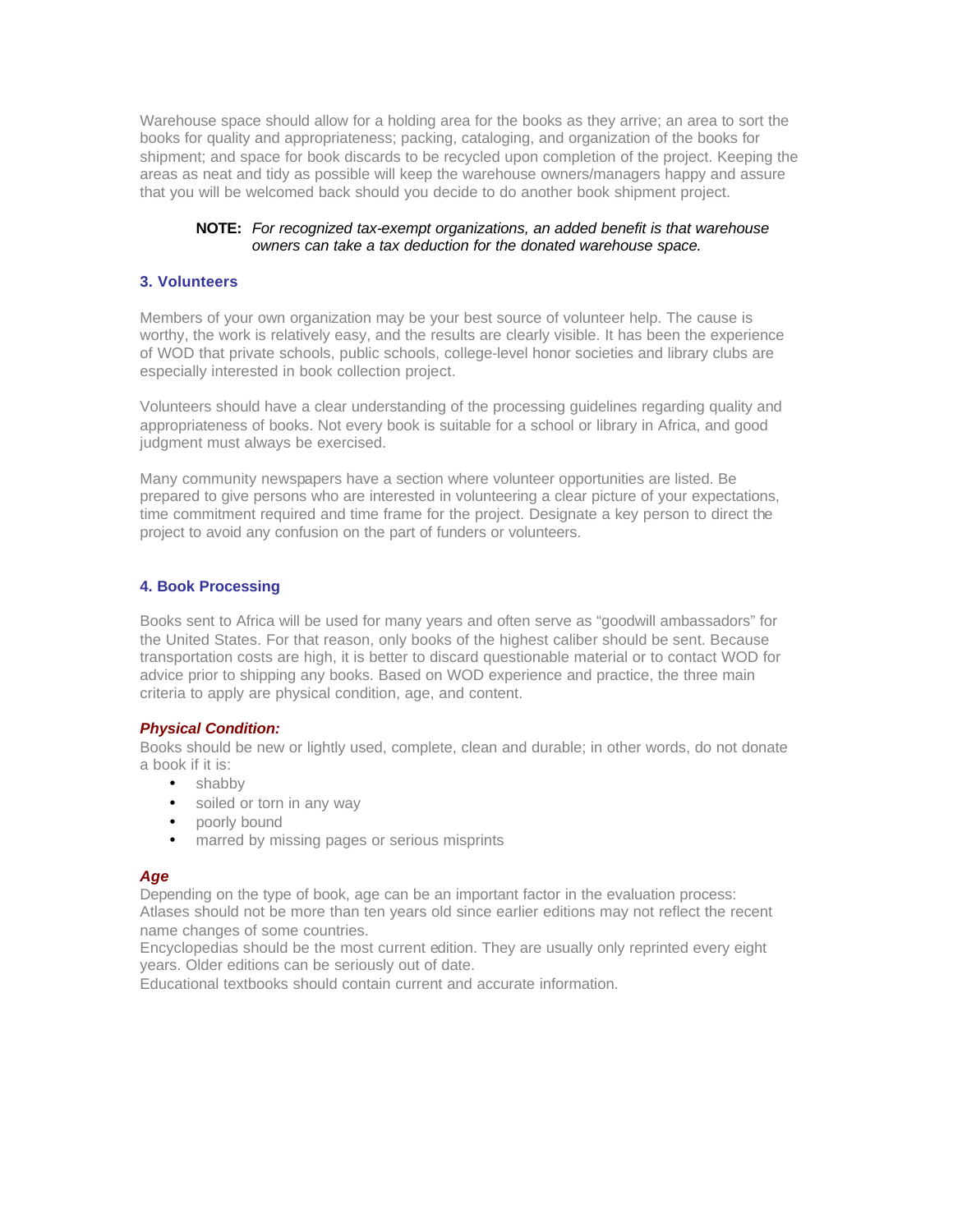#### *Content*

If a book has passed the previous two criteria, the content is examined. This is the most difficult area to screen since it requires sensitivity to the values of potential recipients. In evaluating the content, one should pay attention to the following:

#### *Ethnocentrism***:**

Many early history and geography textbooks, as well as books in the social sciences and anthropology reflect a European point of view that could easily perpetuate stereotypes about the "third world".

#### *Religion***:**

Books that propagate the views of a particular religion and would be used for evangelizing are not acceptable. However, books on comparative religion or on the history and philosophy of different religions are appropriate.

#### *Magazines***:**

The ONLY magazines WOD accepts are *National Geographics*, published in 1995 or newer.

The categories of books needed in Africa are listed by educational level as follows:

#### **Primary Level Textbooks**

**Science Arithmetic** English (grammar, spelling, composition) Social Studies (World History, Geography) Music Creative and manual arts Educational games

#### **Secondary Level Textbooks**

Science (Biology, Physics, Chemistry, Geology, etc) Mathematics (Algebra, Geometry, Calculus, Trigonometry, etc.) English (grammar, composition, writing skills) Literature Social Studies (World History, Geography) Psychology Music Creative and manual arts

#### **Secondary Level Vocational Textbooks**

#### **Vocational/Technical**

Automotive, Construction, Carpentry, Electricity, Masonry, Metal work, plumbing, Technical drawing, Welding, Wood-working

#### **Business/Commercial**

Accounting, Bookkeeping, Business English, Economics, Computer Skills **Agriculture** 

### **Post Secondary/University**

Business/Economics Political Science Sociology Psychology **Statistics** Law

Comparative Law, Modern Legal Philosophy, Constitutional History and Theory, History of Private Law, Environmental Law, Industrial Property and Copyright Law, International Law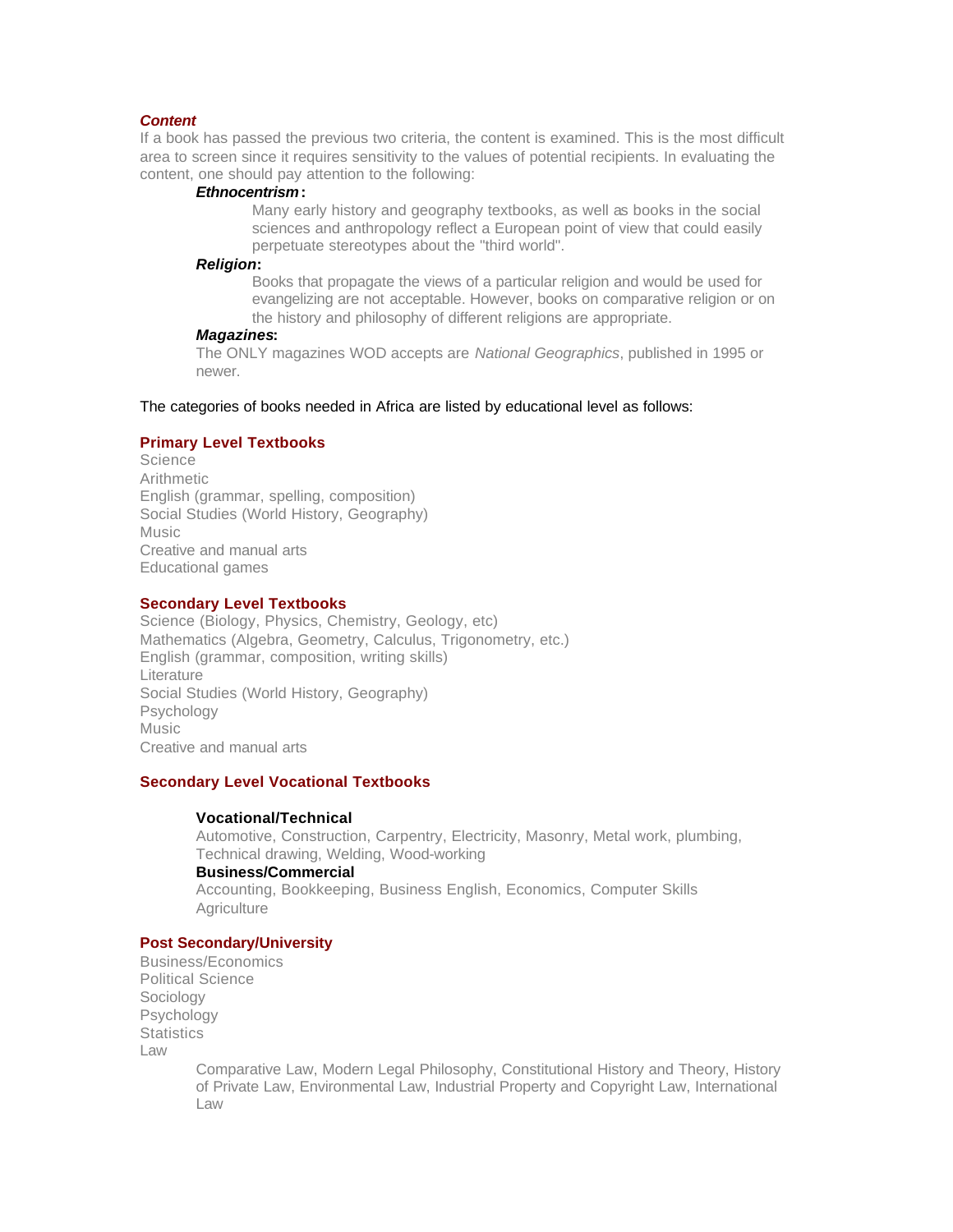**History** Geography **Sciences** Business Administration **Languages** 

English as a Second Language, English, French, Linguistics

## **Arts/Journalism**

Architecture, Art, Music, Photography, Film-making, Journalism, Radio/TV

## **General Education**

Administration, Curriculum, Guidance, Measurement, Methods, Philosophy, Early Childhood, Primary, Secondary, Adult, Special Education—Mental, Physical, Emotional Disabilities, Learning Disabilities, Gifted Learners Library Sciences

#### **Medicine and Health Sciences**

#### **Nursing**

Anatomy and Physiology/Human Biology, Administration and Management, Emergency First Aid, Nutrition/Dietetics, Pharmacology, Drug Addiction, Public Health

## **Clinical Subjects/Surgical**

General Surgery, Neurosurgery, Obstetrics & Gynecology, Ophthalmology, Orthopedics, **Urology** 

## **Practice of Medicine, Related Fields**

Medical Jurisprudence, Forensic Medicine, Preventive Medicine, Research Basic and Clinical Disciplines Relating to Medicine and Surgery Biochemistry, Microbiology, Parasitology, Pathology, Radiology

#### **General Reading**

This category includes literature, fiction, and non-fiction library books. Basic Reading, ages 6 to 12 Intermediate Reading, ages 13 to 19 Advanced Reading, adults Basic Reading for adults

#### **Items in High Demand**

Encyclopedias (last 10 years, complete sets) **Dictionaries** Teaching Aids

#### **5. Packing**

Books meeting the selection criteria should be packed in sturdy boxes that are not too large. Keep in mind that books are heavy and boxes that are too large are difficult to handle, both here as well as during distribution in Africa.

A good standard packing box is 18 to 19 inches long, 12 inches wide and 9 to 10 inches high. Multiple copies of books should be kept together, and each box should contain books on a single subject. In the case of single copies of a title, they should be packed and labeled as general library books. Each box must be labeled and should include the title or subject; grade level (Primary, Secondary, etc.); and the boxes should be numbered. This information should in turn be recorded on a master form, which will later become the packing list for the shipment of books.

Books should be packed tightly in each box to get the maximum use of space and for ease in stacking the boxes for shipment (do not over pack.) Each box should be taped securely on both the top and bottom. Once the box has been packed, labeled and catalogued, it should be set aside for shipping or placed directly on a wooden shipping pallet or skid.